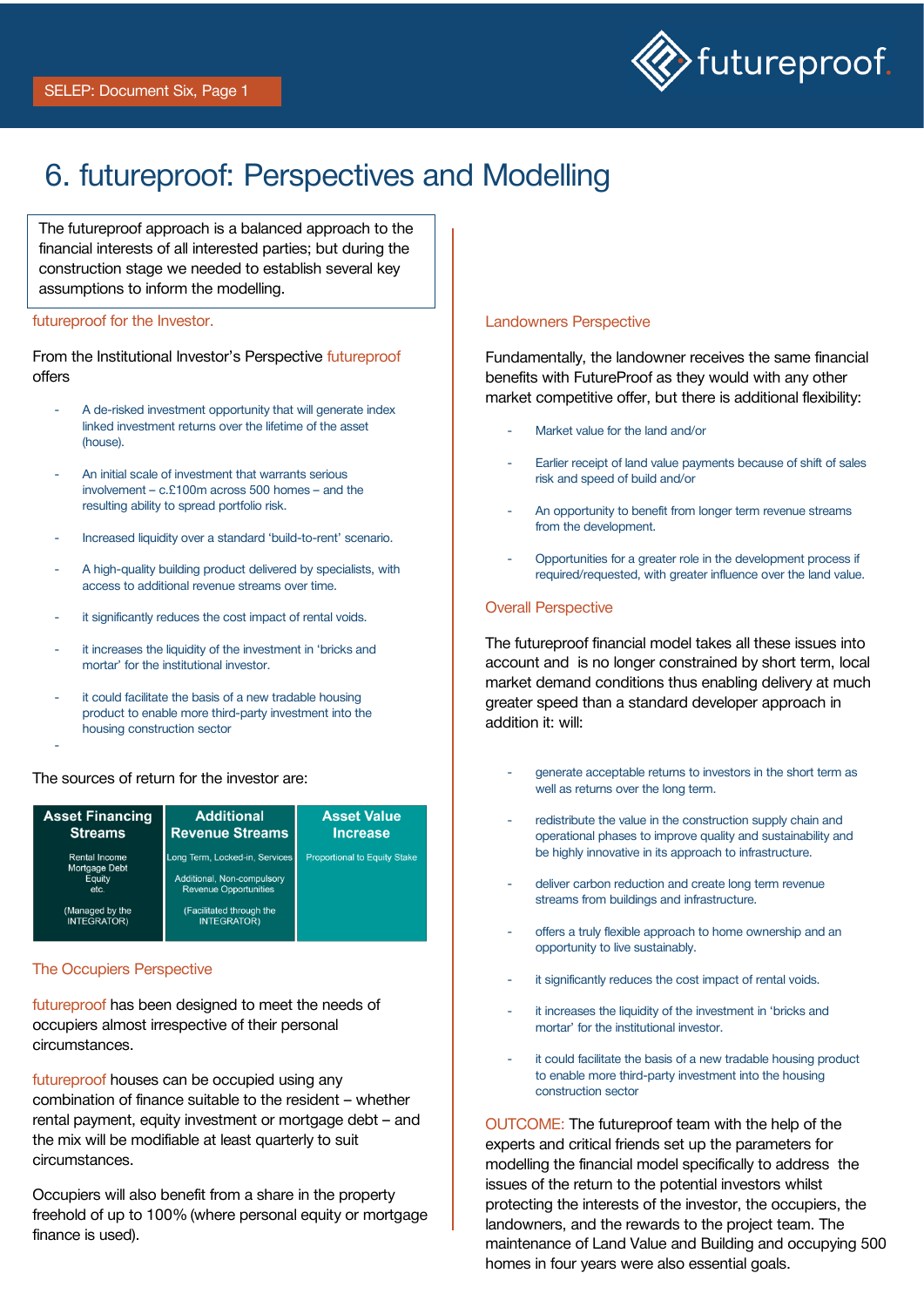

# 6. futureproof: Perspectives and Modelling

### Land Value

Understandably it was not possible to use a real site to model these parameters, however as much starting data as possible was derived from a typical site in Essex.

The target minimum land value for the modelling was based on the Local Plan viability evidence base. The traditional approach to development is assumed to deliver that land value (exceeding the target minimum), and the developer profit is shown accordingly.

The risk allocated to the landowner is the same in the traditional and futureproof approaches and as such the landowner achieves the same residual land value per hectare disposing through either approach. In the futureproof scenario, the reward to the landowner remains at the same target land value. Although the key tenet of the futureproof approach is land market competitiveness, all other rewards are reallocated to those parties taking the relevant risk.

The total project cost under the FutureProof approach is higher due to number of key factors, including the additional design and development costs (and professional fees) associated with a solely offsite construction approach and the need for greater up front ground investigations to de-risk on site works.

However, the high levels of short term, traditional developer reward are no longer relevant, with a more efficient allocation of risk and reward between the various parties

The results of the proof of concept shows that the futureproof model currently works with developments of at least 500 homes (of which 35% will be regulated affordable housing, and the rest futureproof homes). futureproof is therefore a model that accelerates construction on large scale developments and the case study financial modelling shows how it compares with traditional approaches.

Our thoughts are that the quality of homes would also improve if the investor, the developer, the landowner and the supply chain were rewarded for the delivery of quality focused outcomes, not just 'completed units'.

Also, by ensuring that the Investor reward is both immediate, in terms of a discount to market value of the asset, but also long term secured as an ongoing income / investment return during the holding phase may be attractive to some investors new to the residential market.

#### Other Modelling Assumptions

#### Acquisition of completed homes

Whilst the investor would acquire homes and occupiers would move in as the homes are completed, for the simplicity of our modelling the 325 FutureProof dwellings are assumed to be completed in three equally sized tranches, one year apart. The investor acquires these at a discount to open market value of around 5%.

#### Initial disposals

The 325 FutureProof dwellings are assumed to be disposed of within the same year as acquisition i.e., in three equally sized tranches. We have assumed an initial client funding mix based on the 2011 Census data for Chelmsford, with adjustments to reflect the positioning of the FutureProof product, and affordability constraints.

#### Ongoing capital income and expenditure

The following capital cash flows over the 60-year appraisal period have been modelled:

- Occupiers repaying debt This results in a positive cash flow of principal to the investor from the occupier, reducing the investor's loan book
- Occupiers 'staircasing' This results in a positive cash flow to the investor from the client and reducing the amount upon which rent is due. This is assumed to change based on the difference between wage inflation and general inflation
- Investor buyback of FutureProof homes This occurs when occupiers wish to move home and is assumed to be followed by disposal within the same year. Whilst we would expect there to be a churn each year, for simplicity at this stage we have modelled one-third of stock changing hands roughly every five years 60-year appraisal period (11 tranches). Whilst we have assumed disposal in line with the initial occupier and funding mix, the amounts involved change due to house price inflation.